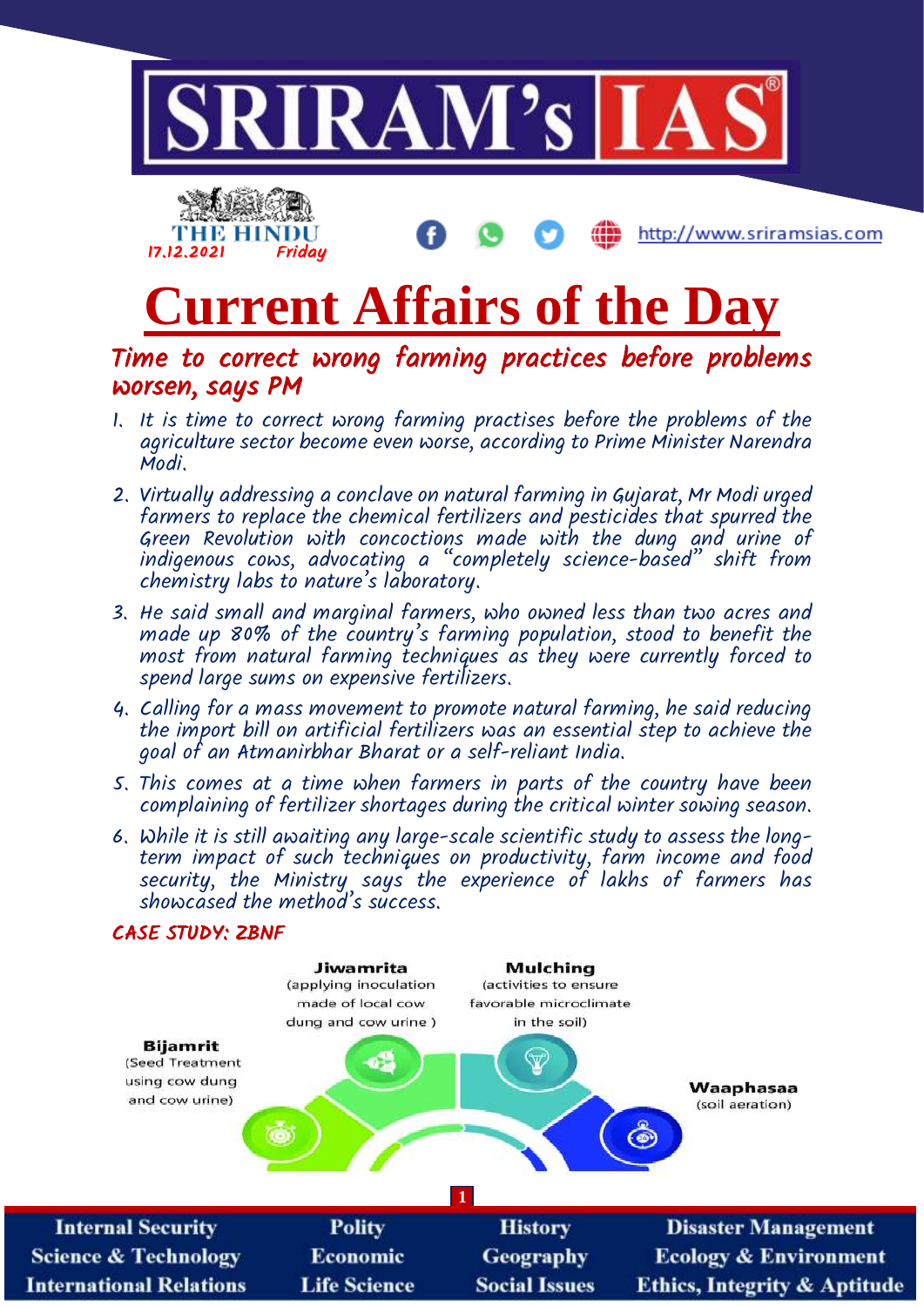

**Science & Technology International Relations** 

**Economic Life Science** 

Geography **Social Issues** 

**Ecology & Environment Ethics, Integrity & Aptitude**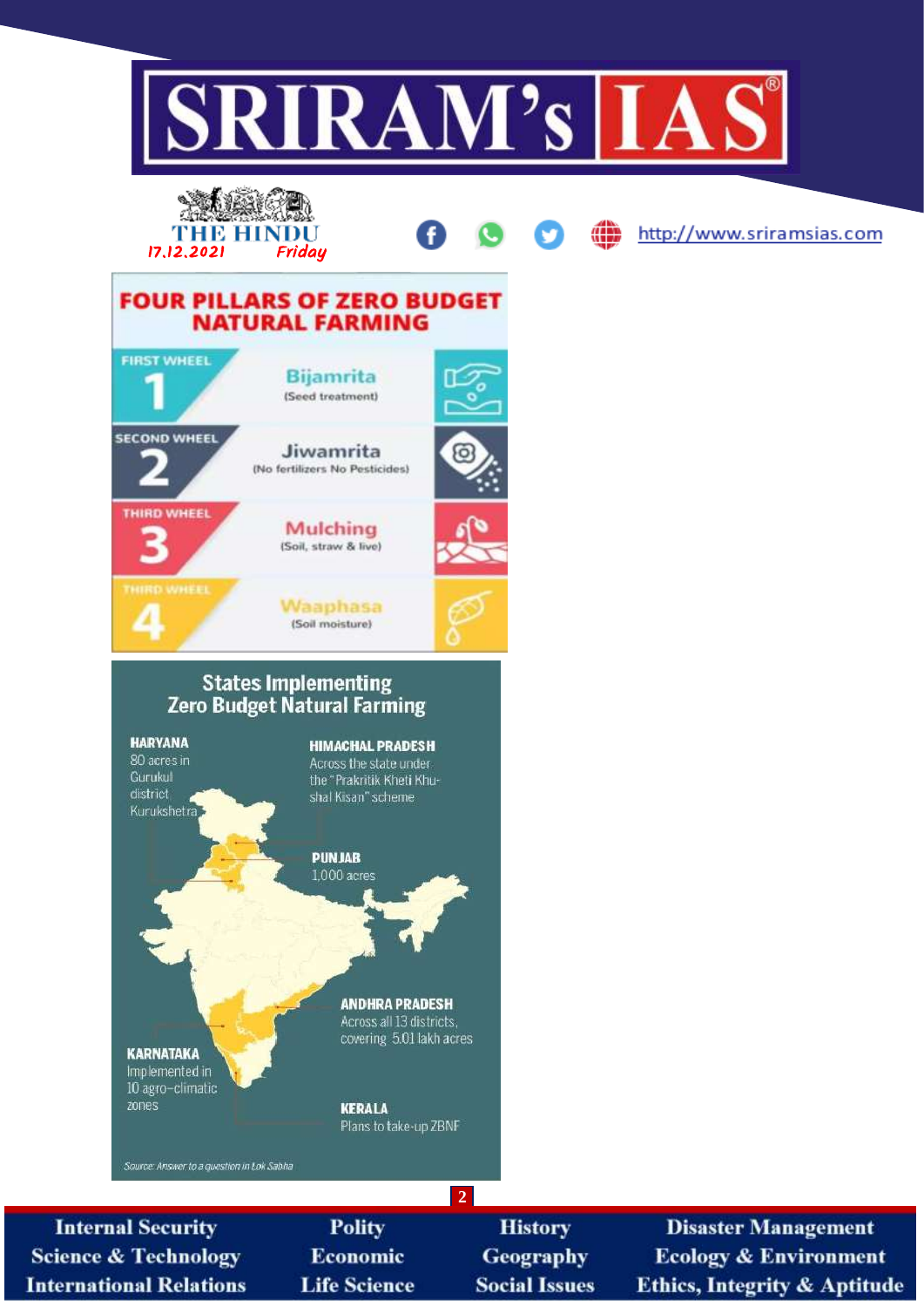





## Cabinet nod to raise girls' marriage age to 21

- 1. The Centre has decided to raise the legal age of marriage of  $\equiv$ women from 18 to 21 years and is likely to move legislative amendments in the ongoing winter session of Parliament.
- 2. The Union Cabinet cleared a proposal to bring uniformity in the marriageable age of men and women, adding that a Bill to amend the Prohibition of Child Marriage Act (PCMA), 2006, will introduced during session.



News / India / Union Cabinet clears proposal to raise marriageage of women from 18 to 21

## Union Cabinet clears proposal to raise marriage age of women from 18 to 21

In his Independence Day address from Red Fort in August 2020, Prime Minister Narendra Modi had said that to save daughters from malnutrition, it is necessary that they get married at the right time.

3. The proposed Bill may also contain amendments to various personal laws relating to the marriage of various communities to ensure a uniform age of marriage.

## The U.S. imposes sanctions against China over the abuse of Uighurs

1. The Biden administration said it is imposing new sanctions on several Chinese biotech and surveillance companies and government entities for actions in Xinjiang province, the latest step against Beijing over human rights abuses of Uighur Muslims.



2. The Commerce Department is targeting China's Academy of Military Medical Sciences and its II research institutes that focus on using biotechnology to support the Chinese military.

| <b>Internal Security</b>        | <b>Polity</b>       | <b>History</b>       | <b>Disaster Management</b>              |  |  |  |
|---------------------------------|---------------------|----------------------|-----------------------------------------|--|--|--|
| <b>Science &amp; Technology</b> | <b>Economic</b>     | <b>Geography</b>     | <b>Ecology &amp; Environment</b>        |  |  |  |
| <b>International Relations</b>  | <b>Life Science</b> | <b>Social Issues</b> | <b>Ethics, Integrity &amp; Aptitude</b> |  |  |  |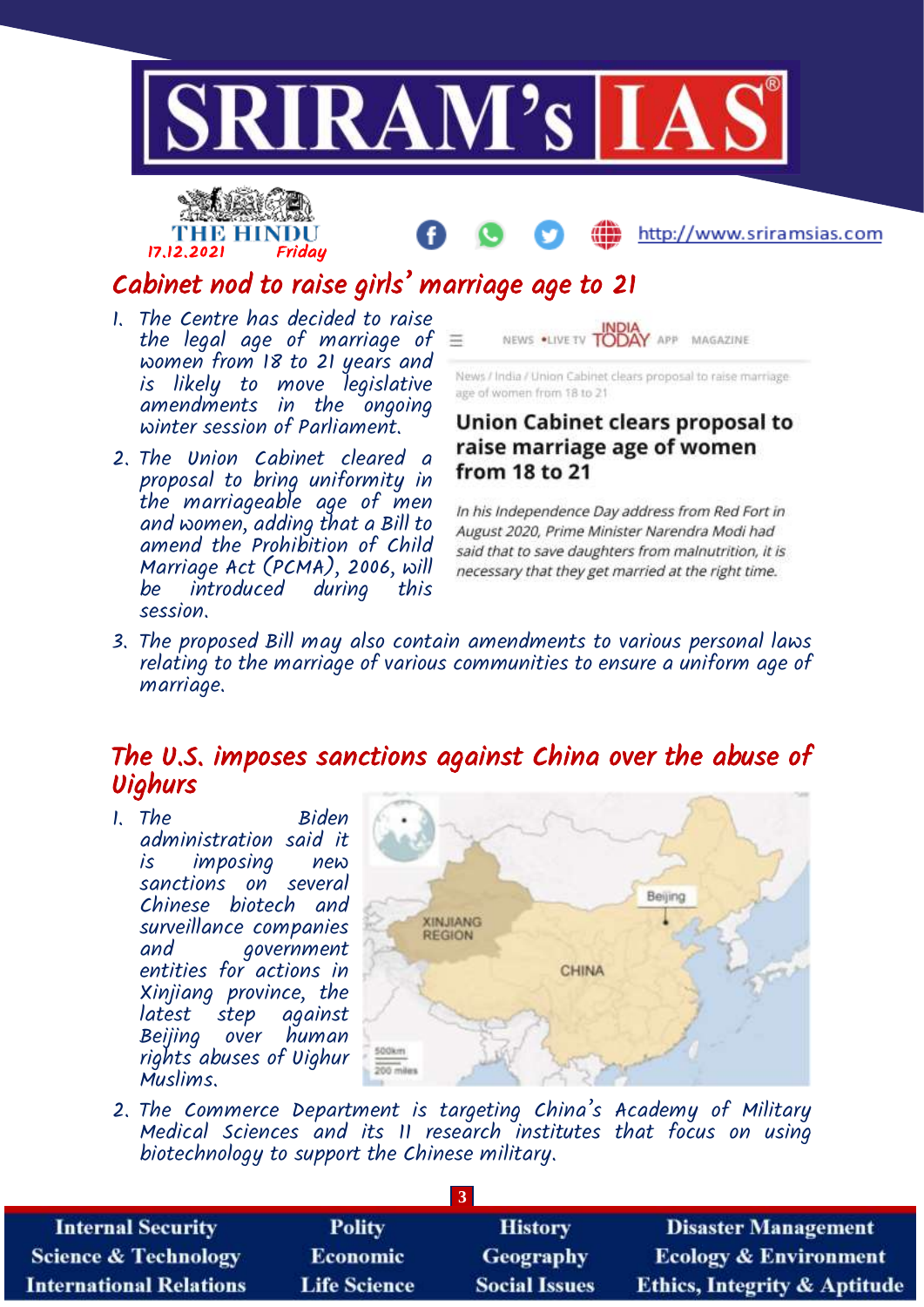

- 3. The move will bar American companies from selling components to entities without a licence.
- 4. The U.S. intelligence has established that Beijing has set up a high tech surveillance system across Xinjiang that uses biometric facial recognition and has collected DNA samples from all residents, aged 12 to 65.
- 5. Meanwhile, the Senate gave approval to a Bill barring all imports from China's Xinjiang region unless businesses can prove they were produced without forced labour.



## Record 488 journalists jailed, 46 killed in 2021, says RSF

- 1. There are currently 488 media professionals imprisoned around the world, the highest number since Reporters Without Borders began counting more than 25 years ago, the NGO announced.
- 2. By contrast, the number killed this year  $-$  46  $-$  was the lowest since it began issuing annual tallies, due to the relative stabilisation of conflicts in West Asia.

| <b>Internal Security</b>        | Polity              | <b>History</b>       | <b>Disaster Management</b>              |  |  |  |
|---------------------------------|---------------------|----------------------|-----------------------------------------|--|--|--|
| <b>Science &amp; Technology</b> | <b>Economic</b>     | Geography            | <b>Ecology &amp; Environment</b>        |  |  |  |
| <b>International Relations</b>  | <b>Life Science</b> | <b>Social Issues</b> | <b>Ethics, Integrity &amp; Aptitude</b> |  |  |  |